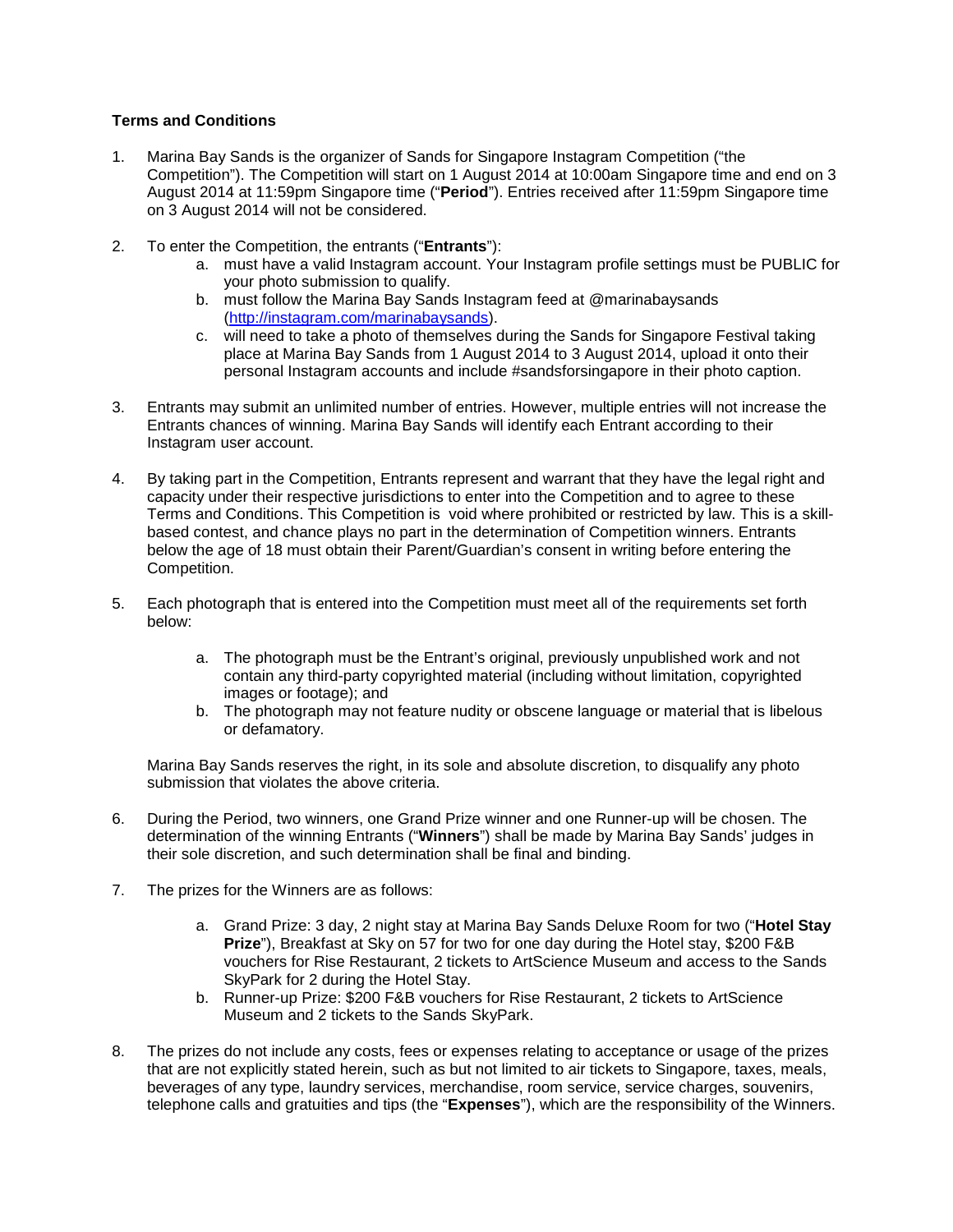Neither Marina Bay Sands nor its affiliates, subsidiaries, divisions, joint ventures, and/or third parties providing services on its behalf, and their respective officers, directors, members, shareholders, management, employees, partners, agents, insurers and other associated parties and their respective successors and assigns, shall be held accountable for the Expenses.

- 9. The Winners will be announced on the Marina Bay Sands Instagram Page on 5 August 2014, 6.00pm. The Winners will also be notified by a comment placed on their winning photo submissions. Once the Winners have been announced, Winners will need to email Marina Bay Sands at [socialmedia@marinabaysands.com](mailto:socialmedia@marinabaysands.com) with their name, identification number and contact number. Winners below the age of 18 must also forward a copy of their Parent/Guardian's consent letter with this email in order to qualify for the prizes. If the Grand Prize Winner is under 18 years of age, the Hotel Stay Prize will be awarded in the name of the consenting Parent/Guardian. All guests seeking to utilise the Hotel Stay Prize with the Grand Prize Winner must be registered at check in.
- 10. Winners who do not contact Marina Bay Sands within 3 days (including weekends and public holidays) after Marina Bay Sands' notification via Instagram will be disqualified and their prizes forfeited. In such an event, Marina Bay Sands is under no obligation to select a replacement Winner, although it may in its sole discretion decide to do so. Participation in and usage of the prizes will be subject to the terms and conditions in a prize letter which will be provided to the Winner.
- 11. In the event that a Winner is at any time determined to be ineligible or withdraws from the Competition, Marina Bay Sands reserves the right to substitute another selected Entrant to replace such person, although it will not be under any obligation to do so. The selection of the replacement Entrants shall be within the sole and absolute discretion of Marina Bay Sands, whose decisions shall be final.
- 12. By submitting an entry to the Competition, you:
	- a. Grant Marina Bay Sands permission for your entry to be published on Marina Bay Sands' websites, in print materials, radio broadcasts, and displayed on Marina Bay Sands' Page, Instagram, Twitter or any other social media pages.
	- b. Grant Marina Bay Sands permission to use your name and other personal details, photographs, videotapes or any likeness of you, for feedback, promotional, advertising, marketing and/or publicity purposes and to have your submitted name posted on Marina Bay Sands' websites, in print materials, radio broadcasts, displayed on Marina Bay Sands' Page, Twitter or any other social media pages and/or used by Marina Bay Sands, at any time, without any fee or other form of compensation.
- 13. Any Entrant found cheating will be disqualified from the Competition and rendered ineligible for any prizes. Marina Bay Sands has the sole discretion to override the results of the Grand Draw and disqualify any Entrant suspected of fraud, manipulation or other related issues. Marina Bay Sands reserves the right to disqualify Entrants for providing false information (including but not limited to, fake account(s), personas or photos) or for deliberately withholding information.
- 14. Automated submissions via computer modems or any other programs will be deemed invalid. Marina Bay Sands reserves the right in its sole discretion to disqualify any individual who tampers with the submission process, which as a result corrupts or affects the administration security.
- 15. Entrants may not dissent to the prizes given out by Marina Bay Sands. The prizes are nontransferable and non-refundable. The prizes may not be sold or used for any commercial purpose, including but not limited to any use for which the registrant participant would be entitled to collect fees or receive any remuneration. Marina Bay Sands will be under no obligation to replace any prizes that are not utilized by the Winners before any expiry date as may be stipulated by Marina Bay Sands,
- 16. Marina Bay Sands reserves the right to revise, cancel, suspend or modify the Competition at its sole discretion without notice. At any time, Marina Bay Sands reserves the right to disqualify an Entrant,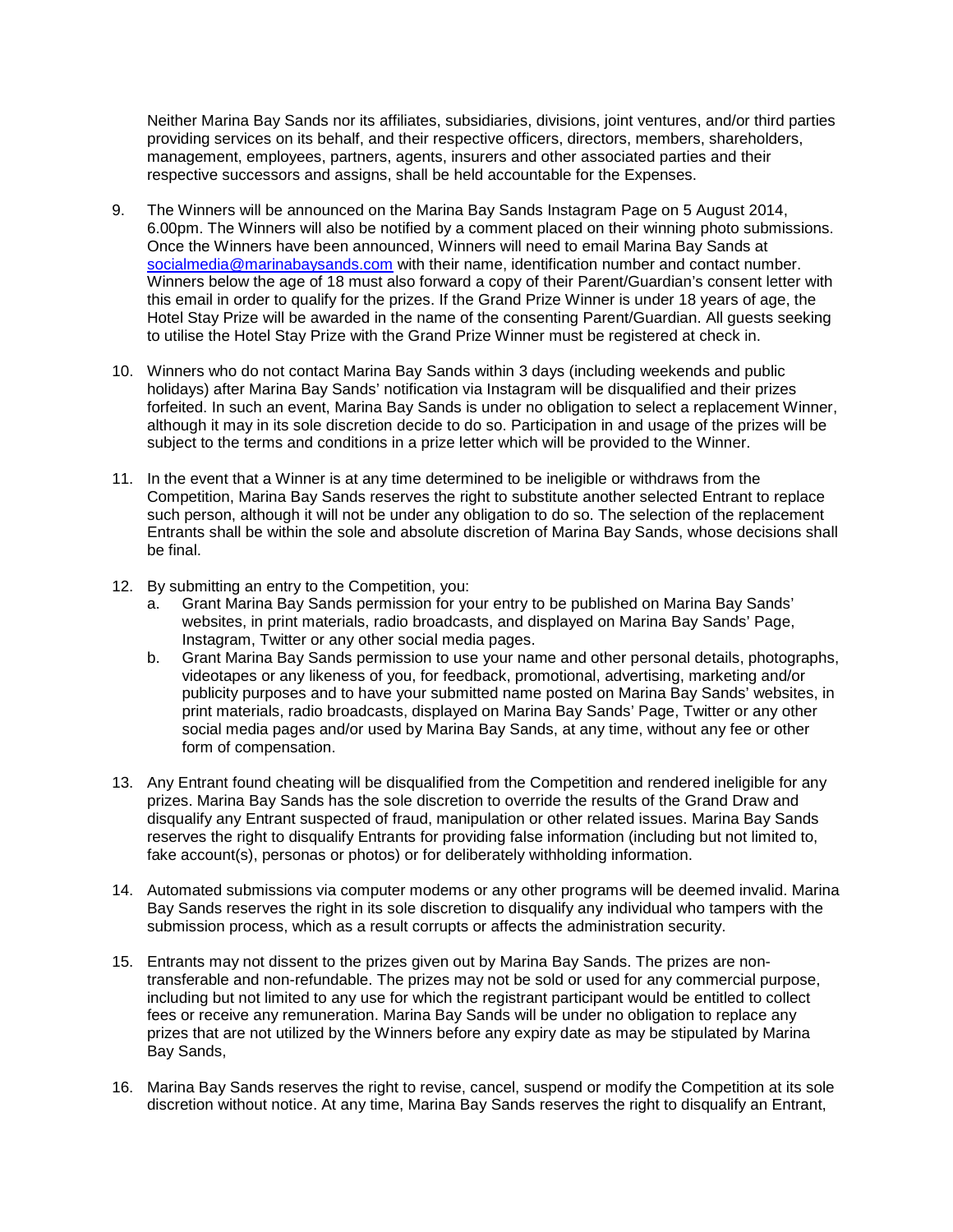to modify these Terms and Conditions, or any aspect of the Competition as it deems necessary, or to cancel the production and development of the Competition. Marina Bay Sands shall not be obliged to give any reason or enter into any correspondence with any persons on any matter concerning the Competition. Marina Bay Sands is under no obligation to exploit the Competition in any media. In case of any dispute arising in connection with the Competition or these Terms and Conditions, any decision by Marina Bay Sands is final and no challenges to such decision will be entertained.

- 17. Instagram is not involved in terms of sponsorship, endorsement or the event administration of this Competition. Entrants are providing their information to Marina Bay Sands and not to Instagram.
- 18. Entrants agree to the privacy policy as stated on<http://www.marinabaysands.com/policy.html>
- 19. Marina Bay Sands is not responsible for (a) electronic transmission errors or delays resulting in an inability to participate in the Competition or other loss, (b) theft or destruction of or unauthorised access to or alterations of entry materials, or for technical, hardware, software failures of any kind, (c) lost or unavailable connections, or delayed computer transmissions, whether caused by Marina Bay Sands, or by any of the equipment or programming associated with or utilised in the Competition or by any technical or human error which may occur in the processing of submissions which may limit, restrict, or prevent a party's ability to participate in the Competition. Proof of delivery of an entry is not proof of receipt by Marina Bay Sands.
- 20. The following parties are not eligible to participate in this event: (i) advertising agencies and affiliates of Marina Bay Sands; and (ii) employees of Marina Bay Sands and their immediate family members. It shall be the duty of employees of Marina Bay Sands to inform their immediate family members that they are not eligible to participate in this promotion. Marina Bay Sands reserves the right to refuse to issue a prize to a winner determined to be non-eligible.
- 21. Marina Bay Sands will not be responsible for any costs, losses or damage which may be suffered directly or indirectly by any person from or in connection with as a result of participation in the Competition or the acceptance and usage of the prize.
- 22. Each Entrant agrees to release, discharge, and hold harmless Marina Bay Sands, its parent companies, affiliates, directors, officers, employees or agents from any and all claims including, without limitation, claims for slander, libel, defamation, violation of rights of privacy, publicity, personality, and/or civil rights, depiction in a false light, intentional or negligent infliction of emotional distress, copyright infringement, and/or any other tort and/or damages arising from or in any way relating to the submission of an entry, participation in the Competition, and/or the use of the Entrant's provided details and/or likeness in connection with the Competition, or the promotion thereof in all media now known or hereafter devised.
- 23. By participating in the Competition or accepting and/or using the prizes, the Entrant agrees that no claim relating to any losses or injuries (including special, indirect and consequential losses) shall be asserted against Marina Bay Sands, its parent companies, affiliates, directors, officers, employees or agents from any and all losses, damages, rights, claims and actions of any kind resulting from the Competition and acceptance of any prize, including without limitation, personal injuries, death and property damage.
- 24. Entrants shall indemnify Marina Bay Sands against any losses, claims, demands, liabilities, costs and expenses for personal injury or death, loss, damage to property, breach of any obligations, warranty or representation, intellectual property infringement claims, fines and penalties, which may be imposed on or which Marina Bay Sands may suffer or incur or which may be made, instituted or asserted against Marina Bay Sands arising out of or by reason of negligent acts, omissions, fraud, willful misconduct, or a breach of obligations, covenants, representations or warranties by the participant in connection with this Competition.